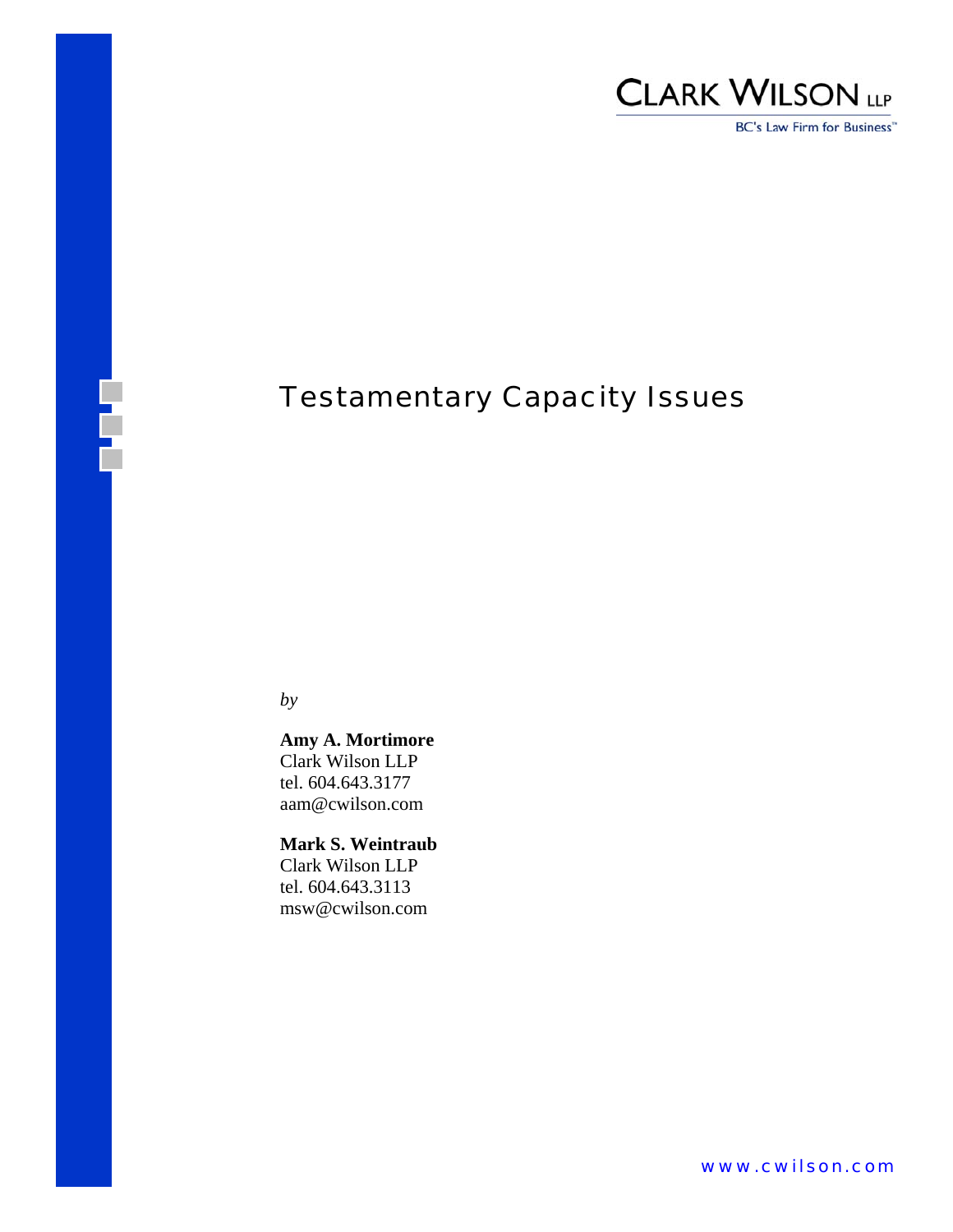

### **TABLE OF CONTENTS**

| II. |  |
|-----|--|
|     |  |
|     |  |
|     |  |
|     |  |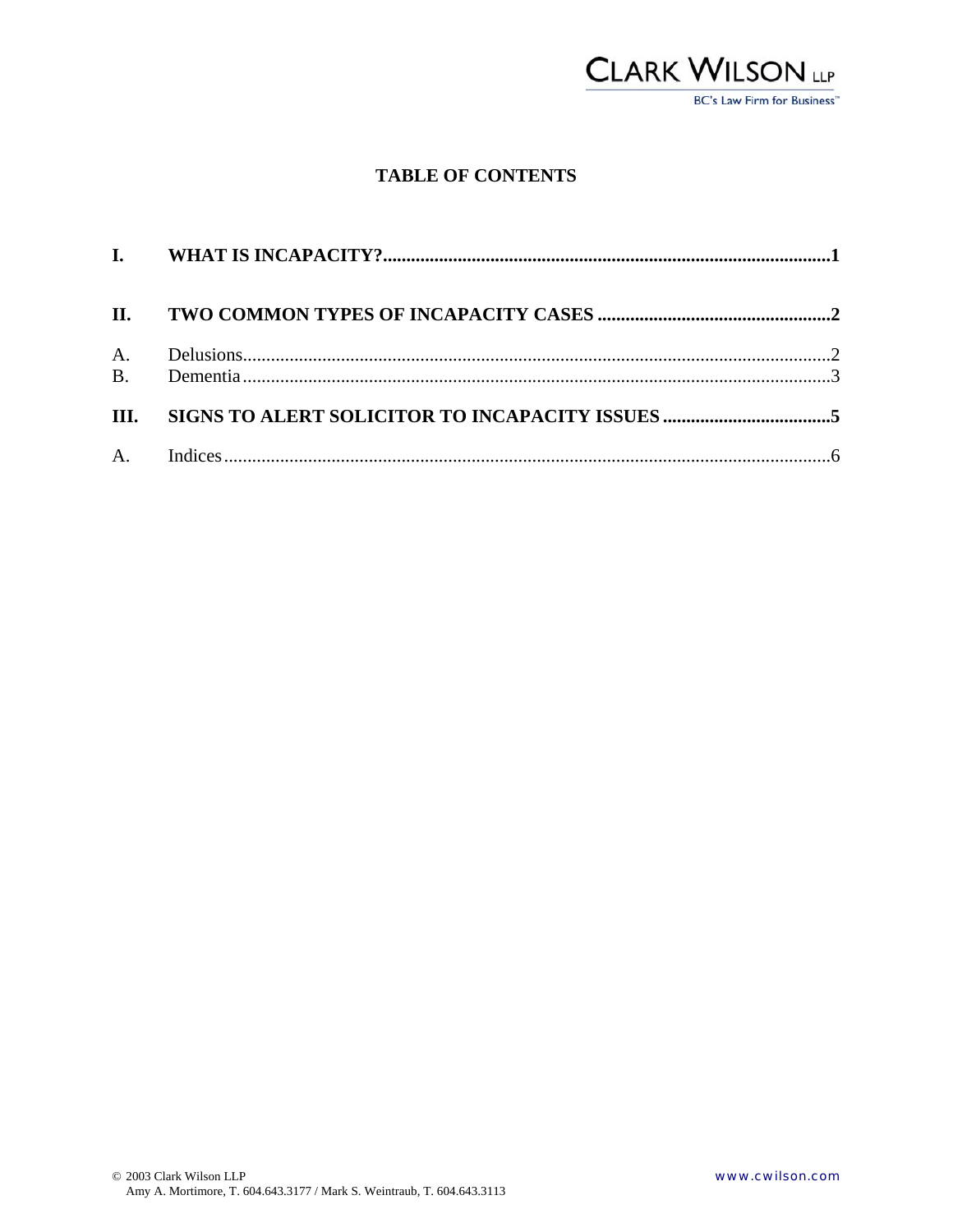

## Testamentary Incapacity Issues

### **I. What is Incapacity?**

In England, the jurisdiction which esteemed individual property rights, it was recognized early on that a will made by a person not of "sound" mind would not be a valid will. As was once said in a significant 19th century decision: in the case of a "raving mad-man" or of a "driveling idiot," there is no difficulty in determining capacity. But:

> Between such an extreme case and that of a man of perfectly sound and vigorous understanding, there is every shade of intellect, every degree of mental capacity. There is no possibility of mistaking midnight for noon; but at what precise moment twilight becomes darkness is hard to determine.

To assist the Court in determining whether a testator had the requisite capacity to make a will, a set of governing principles were laid out in the 1880 case of *Banks v. Goodfellow* (1870) L.R. 5 Q.B. 549. These are:

- (a) the testator must understand the nature of the act and its effect;
- (b) the testator must understand the extent of his property;
- (c) the testator must be able to understand and appreciate the claims of those around him, to which he should be giving effect; and
- (d) there is no "disorder of the mind that shall poison his affections, pervert his sense of right, or prevent the exercise of his natural faculties – that no insane delusion shall influence his will in disposing of his property and bring about a disposal of it which, if the mind had been sound, would not have been made."

The case is significant because the court holds that there is a standard of "morality" to which most testators naturally ascribe. If expected natural affection of the testator is displaced by an "insane delusion," then the testator is held to be of unsound mind and those portions of the will which were directed by that unsoundness will fail. At the same time, however, the 19th century position, still cited in the context of incapacity challenges today, holds that:

> The law does not say that a man is incapacitated from making a will if he is moved by capricious, frivolous, mean or even bad motives…he may disinherit, either wholly or partially, his children and leave his property to strangers to gratify his spite, or to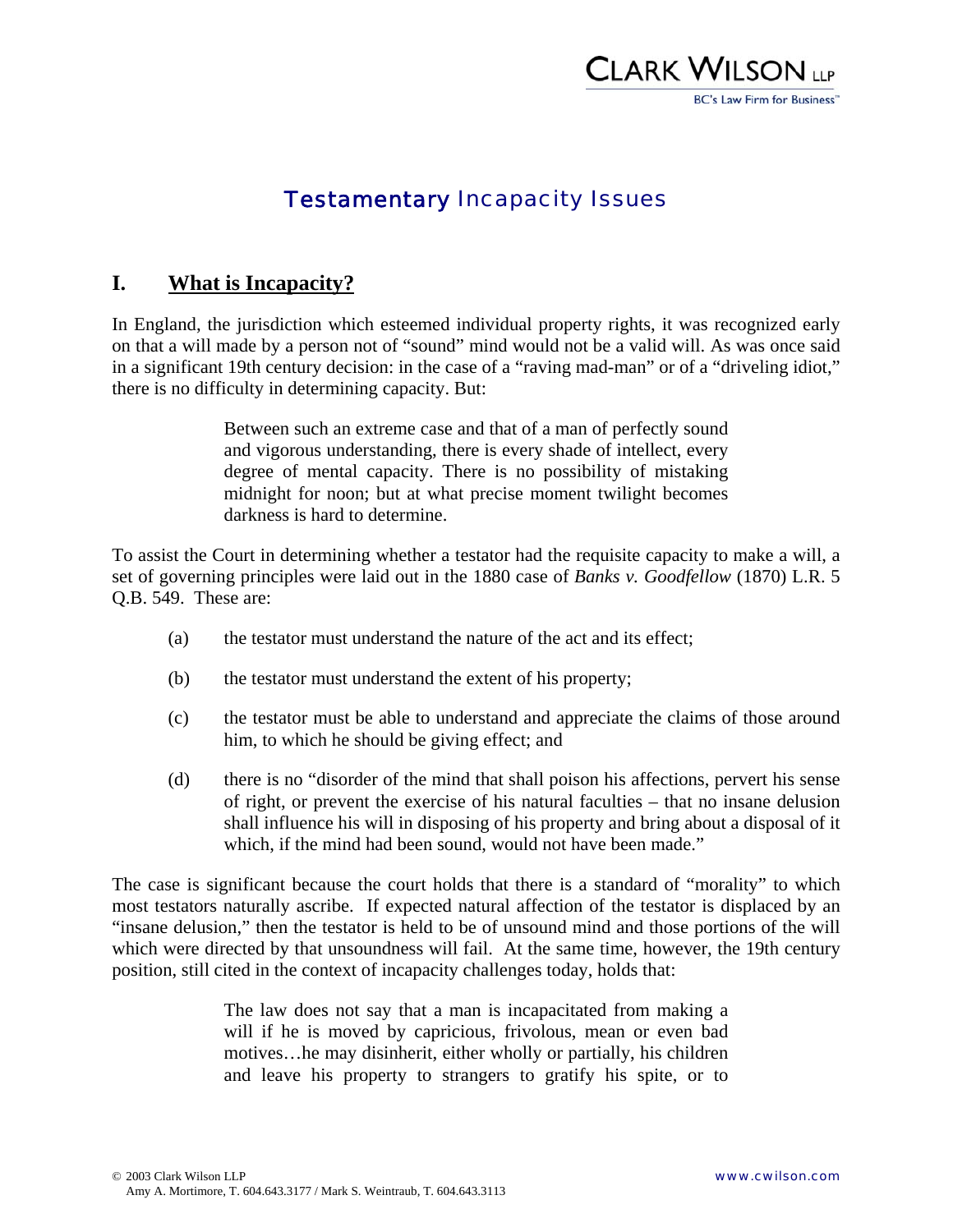

charities to gratify his pride, and we must give effect to his will, however much we may condemn the course he has pursued.

This statement, while accurate in the context of a challenge based on incapacity, is subject to other legislative restraints such as dependants relief legislation.

The essential point is that today, in the common law jurisdictions, it is difficult to challenge a will based upon incapacity. The reluctance by the courts to embrace a determination of incapacity is in some measure a fairly consistent judicial message that wills should not be attacked because of perceived eccentricities of the aged or transient mental disturbances. The courts were always careful not to give a blank cheque to unhappy relatives to re-write wills. There was and continues to be recognition that often the only power the elderly hold is in disposing of their estate and the courts were and still are reluctant to undermine that power.

Having said that, however, it may be that the high threshold that must be met in attacking a will for lack of capacity continues to be applied by the courts because they know that there are other avenues available to address manifest unfairness in a will without having to "throw out" the entire document.

## **II. Two Common Types of Incapacity Cases**

Despite the above-noted reluctance of the Courts to set aside wills based on incapacity, many such cases are still brought today. There are two common types of cases based on incapacity. The first is incapacity as a result of delusions and the second is as a result of senile dementia.

#### **A. Delusions**

 $\overline{a}$ 

It is of note that the four elements of the *Banks v. Goodfellow* test are all required to be met before the Court will find that a testator had the required capacity to execute a will. With respect to the fourth element, the Court must find that the testator was suffering from no delusions with respect to any of the persons one would expect him to provide for in his will, such as his spouse and children.

Delusion has been defined as:

A false belief, seen most often in psychosis (for example schizophrenia).<sup>1</sup>

Delusion is an irrational belief in a state of facts which no rational person would believe. However, in order for that delusion to render a person incapable of making a will, it must influence the testator in the making of the will. In other words, the delusion must relate to the testator's property or the persons to whom it is bequeathed, or ought to be bequeathed. In the *Banks v. Goodfellow* decision, the testator there was found to be suffering from certain delusions relating to "evil spirits", however, the Court found that since there was no connection between

<sup>&</sup>lt;sup>1</sup> On-Line Medical Dictionary, Published at the Dept. of Medical Oncology, University of Newcastle upon Tyne.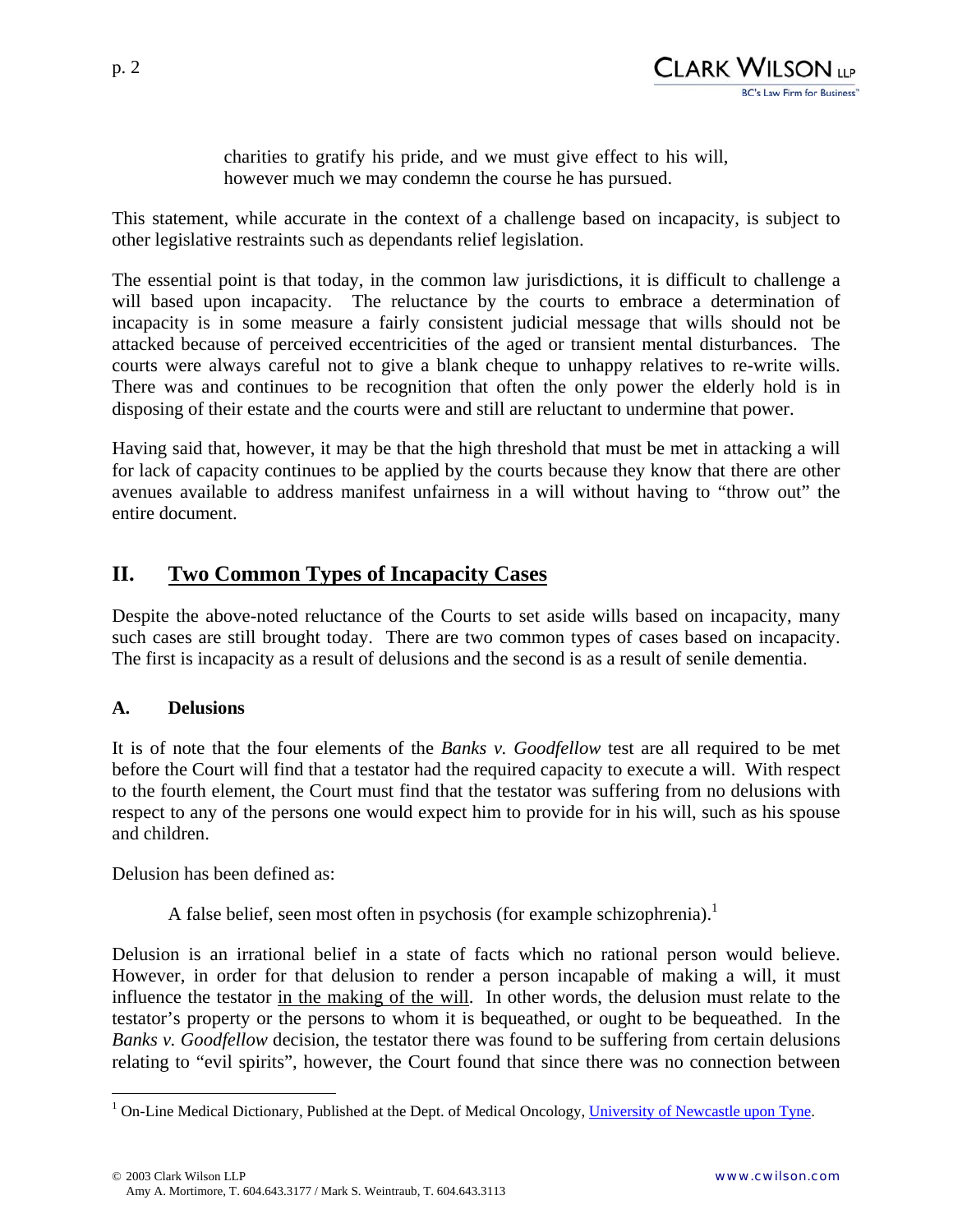the specific delusion suffered by the testator and the contents of the will, the delusions did not render the testator incapable of making a will.

Clearly, each case will depend on its facts. However, one interesting case where the Supreme Court of Canada found that the testator was suffering from a delusion with respect to his wife which rendered him without capacity to make a will is *Ouderkirk v. Ouderkirk* [1936] S.C.R. 619 ("*Ouderkirk*").

In *Ouderkirk*, the trial court found that the testator was "labouring under delusions" as to the character of his wife, specifically, that she was "entertaining men for immoral purposes". The wife was 70 years old, had raised eleven children with the testator, and the trial court found that the "evidence was that she had lived a moral and respectable life". The trial court further found that such delusions were "fantastic and preposterous" and "would affect the making of the will". The trial court therefore ordered that the will not be admitted into probate, due to incapacity on the part of the testator (p. 620). However, the Ontario Court of Appeal overturned the trial court's judgment, without providing reasons. The Supreme Court of Canada allowed the appeal, and restored the trial court's decision. The Supreme Court of Canada held:

We are clearly of the opinion that these delusions did affect the mind of the testator to such an extent, and at the relevant time, that he was unable to make the will, and the appeal will, therefore be allowed...(p.624)

Even had the testator been of sound mind otherwise, the unfounded beliefs or delusions relating to his wife's conduct were sufficient to render him incapable of making a will because they related directly to and would influence on a person who ought to be a beneficiary of his estate.

#### **B. Dementia**

The second broad category of cases where the will is challenged as to capacity is where the testator is alleged to suffer from dementia.

"Dementia" has been defined as:

a loss of intellectual abilities to a degree which interferes with social and/or occupational functioning. Many higher brain functions are involved as reflected by deficits in memory, judgement, and abstract thought. Changes in personality and behavior will be seen and may vary from accentuation of the usual premorbid personality to marked alterations from the previous personality style.<sup>2</sup>

It is also described as:

 $\overline{a}$ 

An organic mental disorder characterised by a general loss of intellectual abilities involving impairment of memory, judgment and abstract thinking as well as

<sup>2</sup> *Lawyers' Medical Cyclopedia of Personal Injuries and Allied Specialities*, 3rd. ed., vol. III (Indianapolis: The Allen Smith Company, 1983) at p. 22.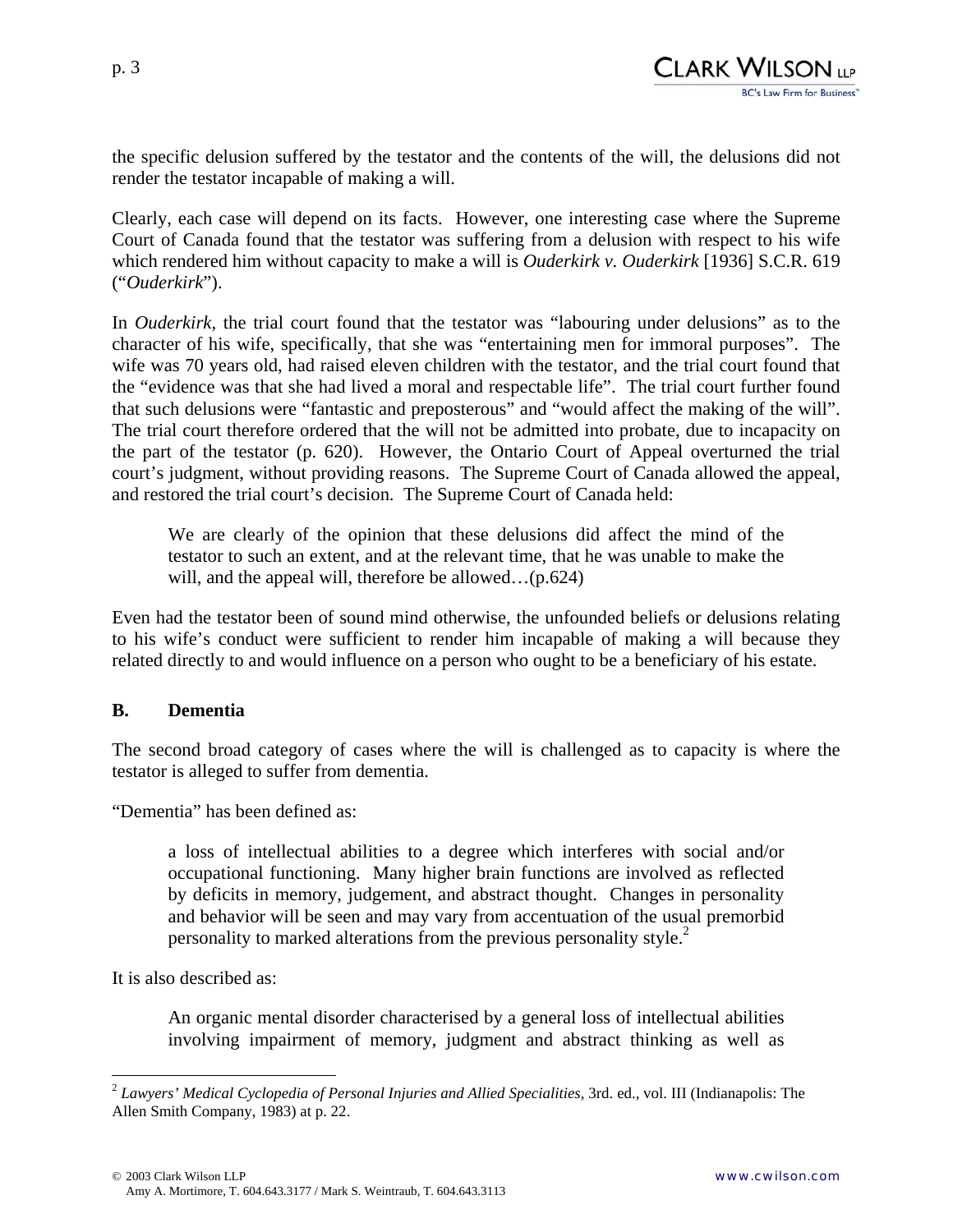

changes in personality. It does not include loss of intellectual functioning caused by clouding of consciousness (as in delirium) nor that caused by depression or other functional mental disorder (pseudodementia). Dementia may be caused by a large number of conditions, some reversible and some progressive, that cause widespread cerebral damage or dysfunction. The most common cause is Alzheimer's disease… 3

As you see, dementia is often not reversible, and can be progressive in that it causes an on-going deterioration of the person afflicted. This is particularly true of senile dementia, such as Alzheimer's disease. Given that many wills are made, or re-made, by elderly persons, it is not surprising that wills are challenged on the basis that the testator was incapable of making a will due to senile dementia. The Court must determine whether the testator was capable at the time the will was executed. This, of course, can be difficult, since the determination by the Court is made after the will has been executed, and the testator has since died. It is common as well that the testator's mental abilities declined over a period of time, at some point passing the point wherein he was capable of making a will. The Court must therefore look back to the time the will was executed, and review whatever evidence is available for that time period.

The Courts are careful to distinguish between diminished capacity and lack of capacity to make a will. A person with diminished capacity may still be able to make a will, provided that he or she is capable

of making his will with an understanding of the nature of the business in which he is engaged, a recollection of the property he means to dispose of, of the persons who are the objects of his bounty and the manner in which it is to be distributed between them. It is not necessary that he should view his will with the eye of a lawyer, and comprehend its provisions in their legal form. It is sufficient if he has such a mind and memory as will enable him to understand the elements of which it is composed, and the disposition of his property in its simple forms.<sup>4</sup>

In the 1944 Supreme Court of Canada decision, *Leger v. Poirier* [1944] S.C.R. 152, the Court considered whether a testatrix had the requisite capacity to execute a will. There was conflicting testimony, some from a grand-niece who had been taking care of the testatrix, and evidence of the solicitor who took the will. The Court resolved the conflict by finding that:

…there is no doubt whatever that we may have testamentary incapacity accompanied by a deceptive ability to answer questions of ordinary and usual matters: that is, the mind may be incapable of carrying apprehension beyond a limited range of familiar and suggested topics. A "disposing mind and memory" is one able to comprehend, of its own initiative and volition, the essential elements of will-making, property, objects, just claims to consideration revocation of existing dispositions, and the like; this has been recognized in many cases.<sup>5</sup>

 $\overline{a}$ 

<sup>&</sup>lt;sup>3</sup> On-Line Medical Dictionary Published at the Dept. of Medical Oncology, <u>University of Newcastle upon Tyne</u>.<br><sup>4</sup> *Leger v. Poirier* [1944] S.C.R. 152 at 161. *5 Leger, supra,* at p.161.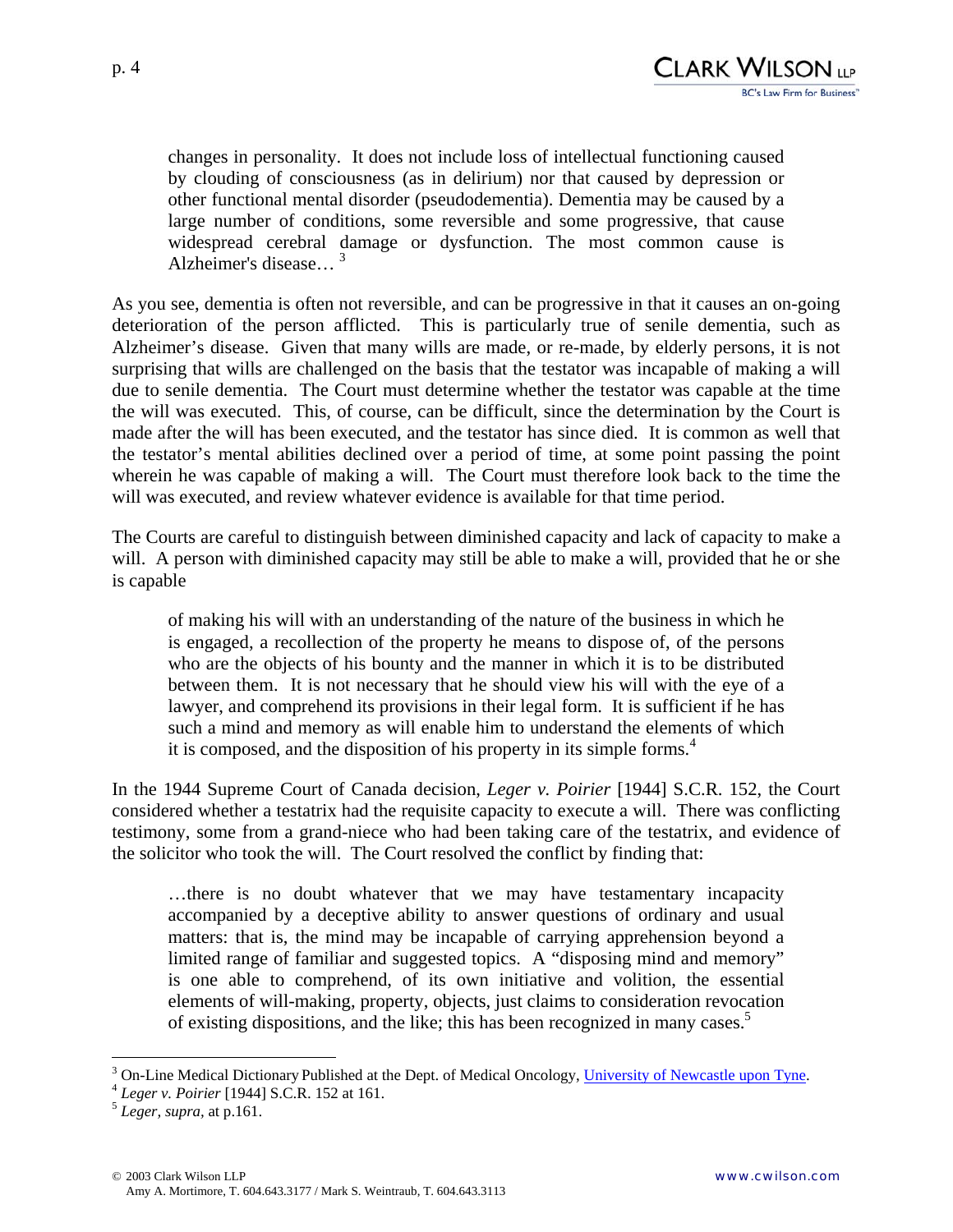

Essentially, the Court found that while the testatrix may have appeared to have capacity during the execution of the will, the whole of the evidence was such that the Court found that she did not in fact have the requisite capacity.

A second case involving conflicting testimony as to capacity is *Bates v. Finley* 2002 BCSC 159. In that case, the testator underwent surgery and was recuperating at the defendant's house. The defendant was the nephew of the testator, and the testator had several nieces and one other nephew as well. While at the defendant's house, and knowing that he had a terminal illness, the testator asked the defendant to obtain a "will kit" for him and to assist him in completing it. This was done, and the defendant became the major beneficiary. The nieces and other nephew received gifts of \$10,000 each. Those nieces and nephew (save one) challenged the will, and alleged that the testator was without capacity. The Court heard conflicting evidence as to the testator's state of mind at the time the will was executed, but ultimately preferred that of the disinterested neighbour who had witnessed the will.

Note that the two categories discussed herein, namely dementia and delusions, are not mutually exclusive. In the recent British Columbia Supreme Court decision, *Flurry v. Fuller Estate* 2002 BCSC 1571, the Court found (based on expert medical evidence) that the testator's dementia "produced profound and disabling delusions in his mind" (para. 27). The expert evidence also established that the testator suffered dementia of the Alzheimer's type, however with atypical symptoms. Typically, persons with Alzheimer's experience a "significant impairment of their social skills", however, in this case, the testator's social skills were not affected.

The facts in the *Fuller* case were that the testator was a "very religious fellow" who had three adopted children. He owned certain property on which there was timber. He sold the land for over two million dollars, and shortly thereafter, gave \$200,000 as a gift to each of his children, and \$240,000 to the church as a tithe. His will in 1993 left 80% of the estate to the children, and 20% to his church. In 1997, the testator and his daughter had a falling out due to some concerns she expressed about his church. He thereafter consulted a solicitor to change the terms of his will, and essentially disinherit his three children, leaving the bulk of his estate to the church. The solicitor, concerned over the testator's expressed intention to radically alter his will in this manner, asked that he obtain a medical opinion with respect to his capacity. That was obtained, and he then executed the new will. Despite this, the Court found that "at least as early as 1995 Mr. Fuller was prone to delusional thinking and that his grip on reality of the world around him was slipping" due to Alzheimer's. However, this was not easily identifiable by others because his social skills had not otherwise deteriorated. The Court ultimately held that Mr. Fuller was without capacity to make a will as a result of the delusions, and set aside the 1997 will.

## **III. Signs to Alert Solicitor to Incapacity Issues**

Clearly, the above-noted cases illustrate the difficulty of the Court in determining on particular facts whether the testator had capacity to make a will at the time in question. This means that the solicitor drafting the will must be prepared to assist the Court in making the determination. It also means that the solicitor must be alert to the possibility of incapacity in a client for whom he or she is drafting a will, and diligent in recording the discussions had with the client.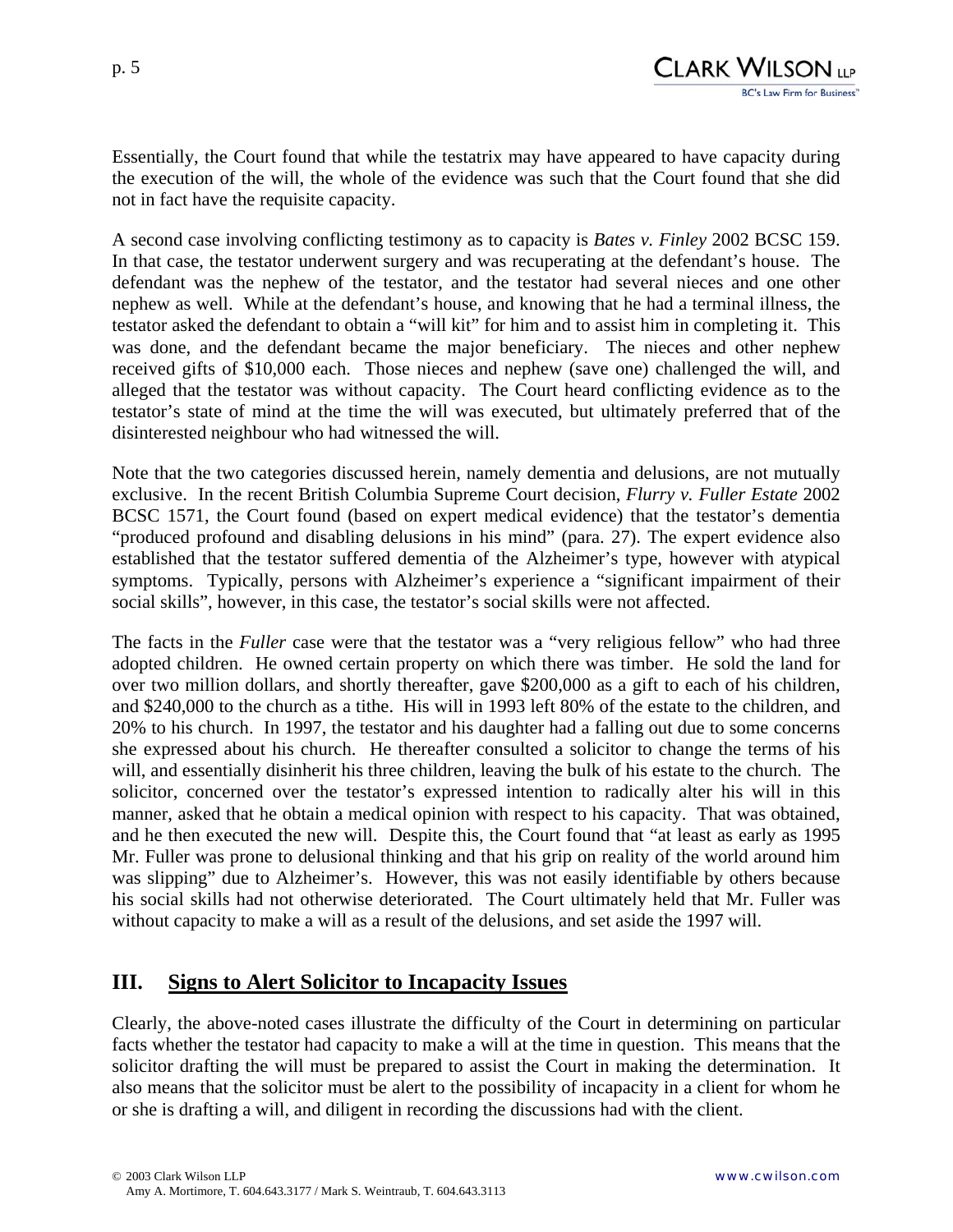

Often, a solicitor is asked to prepare a will for a new client with whom the solicitor has no previous dealings. What indices might that lawyer search for in that client, and if finding any such indices, what steps ought to be taken?

#### **A. Indices**

While each case must turn on its own facts, those cases in which the will is challenged based on incapacity have some features in common:

- (a) The elderly testator resides with the main beneficiary under the new will.
- (b) The main beneficiary under the new will drafted the new will, or retained or instructed counsel to draft the new will.
- (c) The new will contains a significant change from previous will, especially disinheriting spouse or children.
- (d) The client resides in a care home, or has previously been diagnosed with dementia or as suffering from delusions.
- (e) The client suffers other health problems.
- (f) The new will unduly favours one person over other persons of the same "class" (i.e. one nephew over the other nieces and nephews).

"Self-protection" by the solicitor can include the following steps:

- (a) obtaining instructions directly from the testator, or alternatively, confirming instructions with testator privately. This is particularly important where you have been contacted by a major beneficiary of the testator;
- (b) ensuring that you have accurate and complete records of instructions, including explanations of any disinheritances or gifts favouring one or more members of the same "class" of beneficiaries (see "Retention of Estate Planning Files" at tab 4 for further discussion of required file materials);
- (c) exploring with the testator or others whether capacity may be in issue. If so, ensure detailed notes are taken of conversations with the testator, including specifically the method in which information was elicited from the testator (i.e. leading v. open questions) and what the particular responses were;
- (d) if capacity may be in issue, seek an opinion from a medical professional, whether it is the family doctor or a specialist. If health concerns are noted wherein patients have "good" days and "bad" days, such as senile dementia, seek an opinion of the medical professional for the same day (or as close as possible) as the will is executed. You may also wish to have the doctor present at the actual